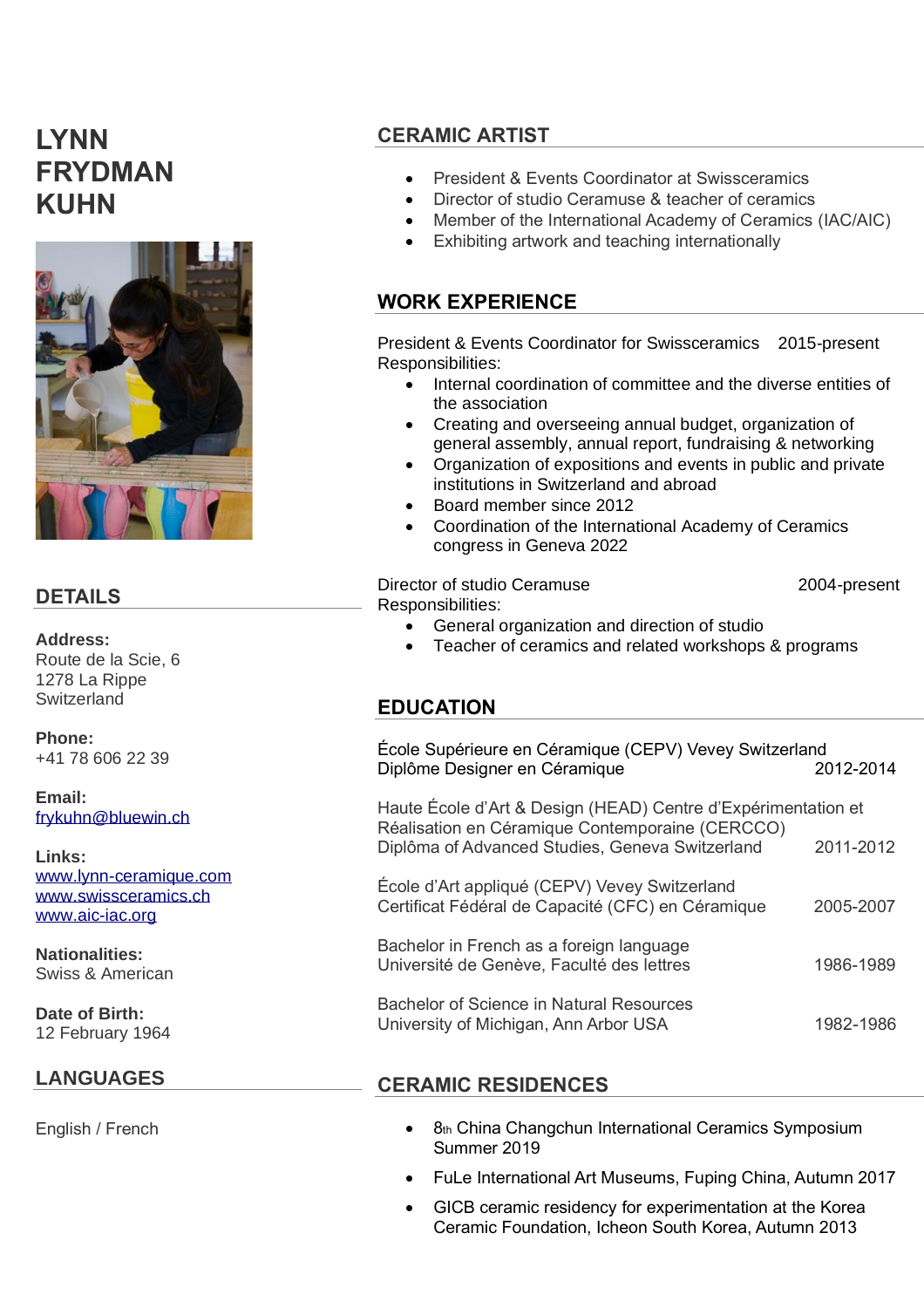#### **MAJOR EXPOSITIONS**

- 2020 -On The Edge swissceramics Rovaniemi Art Museum, Finland (postponed COVID-19) -Prix de céramique de petite forme, expression terre, Douai France
- 2019 -World Ceramic Teapot Art Competition, Yixing China -Cluj International Ceramics Biennale, Muzeul de Arta, Cluj Romania -Fantasy Island, Kunst(Zeug)Haus Rapperswil-Jona, Switzerland
- 2018 -IAC Thematic Exhibition, New Taipei City Yingge Ceramics museum, Taiwan -European Ceramic Context Gronbechs Gaard, Bornholm Denmark -2nd Ceramics & Colours Award, Faenza Art Ceramic Center, Italy
- 2017 -Salon « REVELATIONS » Grand Palais, Paris -Terralha European festival of ceramic arts, St Quentin la Poterie, France - Concours International de Céramique, Musée de Carouge, Switzerland - International Craft Biennale Cheongju, South Korea: Swiss Pavilion
- 2016 -East meets West Invitational Ceramic Exhibition, Hanyang Museum, Seoul, S. Korea -NASPA Talent Award-The Vessel, Keramikmuseum Westerwald, Germany -1st Ceramic & Colors Award, Faenza Ceramic Art Center, Italy
- 2015 -The Ceramic Show, G Exhibition Gallery, Seoul, South Korea -Ceramic Event VII, Galerie de LÒ, Brussels Belgique -Biennal of Ceramics in Manises, Museo de Ceramica, Valencia Spain
- 2014 -Mino 10th International Ceramics Competition, Japan Honorable Mention -Biennale International de la Céramique, St Cergue, Switzerland
- 2013 -Céramica: Céramique Contemporaine suisse, Musée d'art de Mendrisio, (CH) -Tho Art Gallery, GICB Icheon-Si, South Korea
- 2011 -Triennal Spiez 2011, 19th International Showcase for Ceramic Art Spiez Seemattenhalle, Spiez Switzerland -Galerie de François Ruegg, Exposition "Déjà Vu" Yverdon-les-Bains, (CH)
- 2010 China 2010 2nd Shanghai International Modern Pot Art Biennial Exhibition Shanghai Arts and Crafts Museum, Shanghai China
	- Mixed Media Ceramics plus The Nassauische Sparkasse 2010 Talent Award for Ceramics Keramikmuseum Westerwald, Germany
	- 80th Exhibition of Pottery and Ceramics of La Rambla (Cordoba) Spain Finalist in "Contest of Design and New Forms in Ceramics"
- 2009 "Jeune Céramique Européenne" Musée de la Poterie Méditerranéenne St Quentin la Poterie, France
	- CERAMICS OF EUROPE, Westerwaldpreise 2009 Keramikmuseuem, D-Hohr-grenzhausen, Germany
	- Journées de la Céramique, St-Sulpice Paris, France
	- Biennale de Museo de Ceràmica de Manises, Valencia, Spain
	- Second Place Artzept 2009 "Tea for two" (Zepter International) Milano, Italy